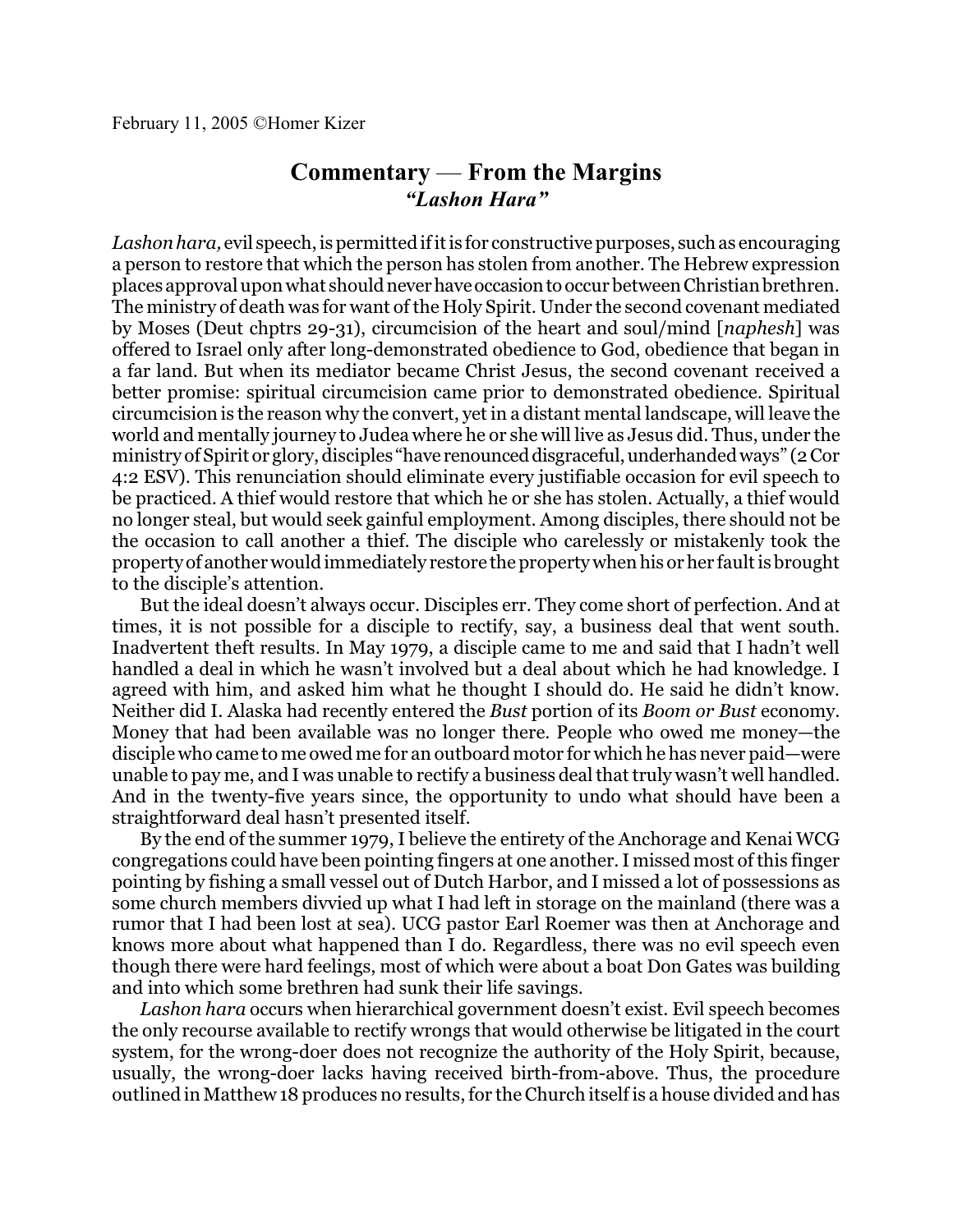been almost from its beginning. In His Olivet discourse, Jesus warns His disciples against deceiving many (verse 4 is poorly rendered in most English translations — who could deceive His disciples; it was His disciples who could do the deceiving). The Apostle Paul writes to the saints at Corinth that there would be divisions among them to determine who is genuine (1 Cor 11:19).

The procedure outlined in Matthew 18 works only when the party who has committed the alleged offense voluntarily submits to the hierarchical authority of a fellowship, or of a denomination. The Apostle Paul seems to say that if the offender does not submit to the hierarchical authority of a fellowship/denomination then the wronged person should suffer the wrong rather than go to court. This suffering of a wrong needs to be examined within the context of the events here at Port Austin.

When I arrived in late July 2004, the situation here at the tip of Michigan geographical thumb seemed as financially messy as was the funding for Don Gates' boat during the spring months of 1979. Students were attending a music camp for which no tuition was charged, and for which no room & board was charged. These students were fed and housed on moneys provided by Terry Williams when he didn't know in advance that he would be paying for them. But then, Williams was still paying for everything.

The financial house of the Port Austin Sabbatarian Church Community (PASCC) had not been set in order, for trustees Frankford, Drieman, and Williams were still waiting to see a draft of the trustee indenture that Peter Kershaw was to have delivered in April. Most financially responsible actions were being delayed because trustee Edwards told them that the trust's creator—a contract laborer—was having marital problems and was unable to deliver the indenture. Thus, Williams was covering expenses until actual operation of the campus could begin. Then, expected donations to PASCC would cover expenses if God were blessing the project.

The four trustees had committed themselves to make a \$5,000 per month property paymentuntil the year 2013, with the only apparent source of income to cover this payment being anticipated donations. As with every unbelievable concept to which men of usually sound minds subscribe, there were reasons why this level of anticipated donations were expected.AndEdwards was responsible for supplying these reasons to, especially, Williams and Frankford, the two men that Edwards had brought to Art Hawkins' and Warwick Potts' attention.

In our September meeting, Edwards admitted that donations to PASCC were being received, and were being deposited in Edwards' CBTM account with Regions Bank. Knowledge of these contributions was kept from the other three trustees. And depositing these donations in Edwards' Florida bank account was contrary to the publicly expressed wishes of the other three trustees. In fact, the three had expressly prohibited Edwards from doing the very thing he had been doing all along.

By the end of the first week of September 2004, I was privy to information that PASCC trustees Frankford, Williams, and Drieman did not have. Much of this information was conveyed directly to me by Edwards. He came for a Matthew 18 meeting about what I had written in an e-mail correspondence: I had written that he was unable to operate a school. He left hours later realizing that we possessed contrary spirits. I could not, and would not operate using his underhanded means. So Edwards conferred with Warwick Potts of Eternal Life Bible Institute (ELBI), and Potts threatened Paul Drieman if Drieman did not remove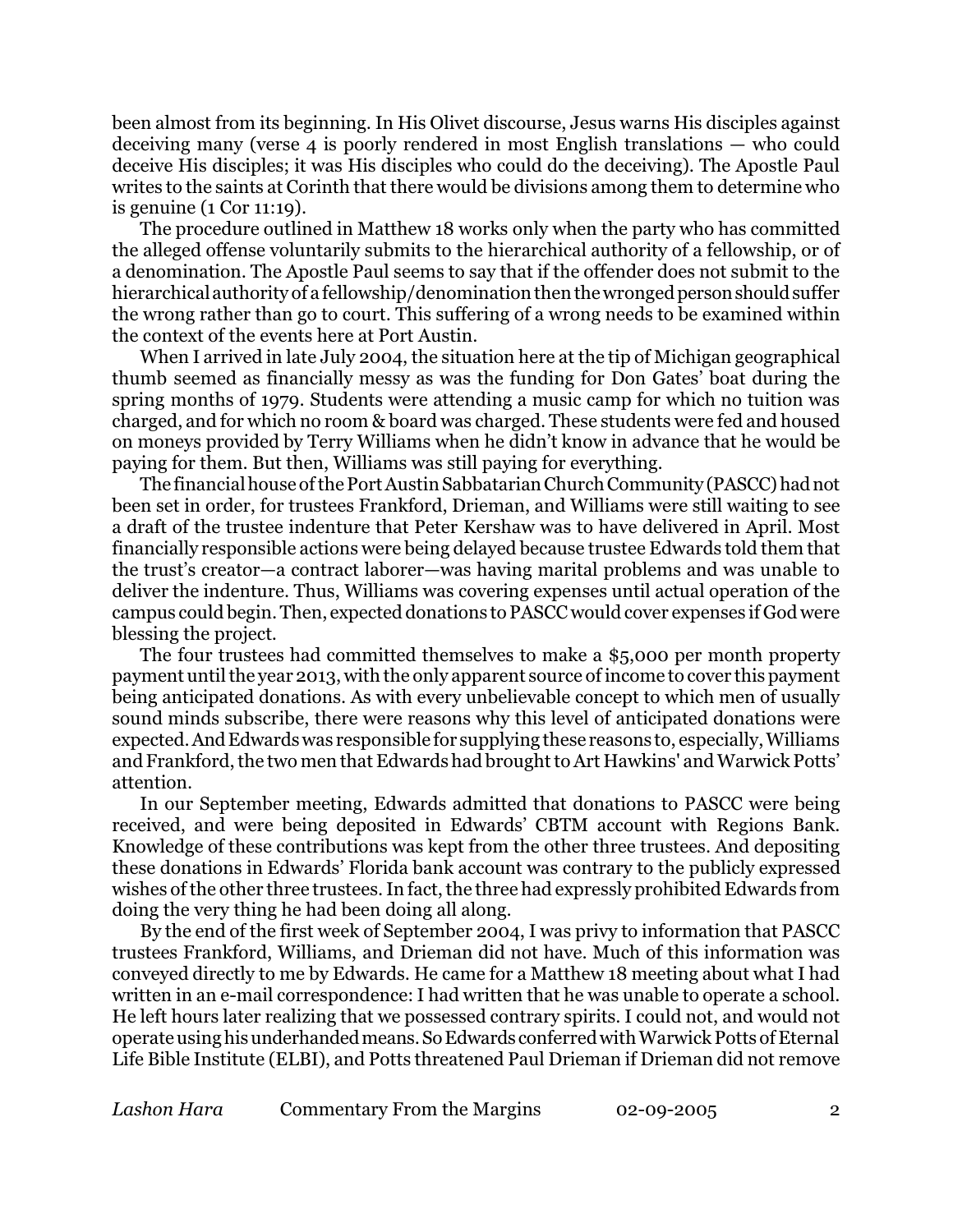me from a personal residence then still owned by Art Hawkins.

Drieman had no authority to remove me from the residence he believed I had purchased from Norman Edwards, so he came to me and informed me of Potts' wishes, and of his threats. I probably would have then quietly gone away if money had not suddenly dried up as if supernaturally shut off. In 1979, I had left a confused situation on the Kenai Peninsula behind me as I went fishing, first out of Kodiak, then out of Dutch Harbor. But there was one differing element this time: there was no Earl Roemer in place to try and untangle obvious wrong-doing. Here, there was no respect for any authority by the person committing the wrong-doing. And I didn't have a boat in which I could sail away.

When trustees Frankford, Williams and Drieman voted to end the SEE program, which they had concluded was a fraud, I wrote an open letter to Dixon Cartwright of *The Journal* saying that the SEE program for which I had come to teach was an educational hoax. I did not name names. There was no reason for any names to be included in the warning about SEE. Those individuals who knew of SEE would know who was involved. No one else needed to know. But Royce Mitchell inserted himself into the matter, introduced Norman Scott Edwards' name, and took out a half-page advertisement in the October 30, 2004 issue of *The Journal* for purposes that seem only an enhancement of himself.

Again,*lashon hara*occurs whenhierarchical governmentdoesn't exist(and hierarchical governments cannot permit evil speech to be used against those in control).

In early November 2004, Drieman came to me and said that Edwards had worked as hard as he could and as fast as he could to prove me right on every accusation and implied accusation I had made against Edwards. When Potts had threatened Drieman, a major mistake by Potts for Drieman will be one of the last people standing in a fight, Drieman had promised Potts that he, Drieman, would investigate the whole affair. In his investigation, Edwards' long-standing relationship with ELBI, Potts, and Art Hawkins had begun to emerge. This relationship had been concealed from the other three trustees. If it had been revealed, none of the three would have allowed Edwards to enter into any discussion with ELBI on their behalf.

The evil speech really didn't begin here until Art Hawkins' attorney sent me an eviction notice. I then had cause to make a direct accusation of deceit against Edwards, who by now had three months to repent of his wrong-doing. During these three months, though, Edwards had shown no intention of mending his ways; he was not subject to any authority but his own. Plus, my course of action was additionally simplified by the absence of financial resources. I had no choice but to stay and fight to overturn not just one wrong, but a series of wrongs going back five years, wrongs committed against the resort community of Port Austin by people using underhanded means in the name of God.

The evil speech has only begun.

In the cold rainforests of the Pacific Northwest, idling saw in hand,. I have walked up to timber four, five, six feet in diameter, glanced at the lean, then looked to see where I would bed the log. I would start in a patch of pristine forest in the morning, cut one stick after another, stop for lunch and see the carnage behind me, feel a twinge of regret, then get back to work. The owner of the Fishing Vessel *Amatuli* was once asked what was wrong with the king crab fishery. His answer was simply, *We have killed a lot of crabs*. We also killed a lot of trees. And it took contempt for the danger involved to kill so many crabs, and so many trees. Thus, beginning and staying a course of*lashon hara* will produce occasional